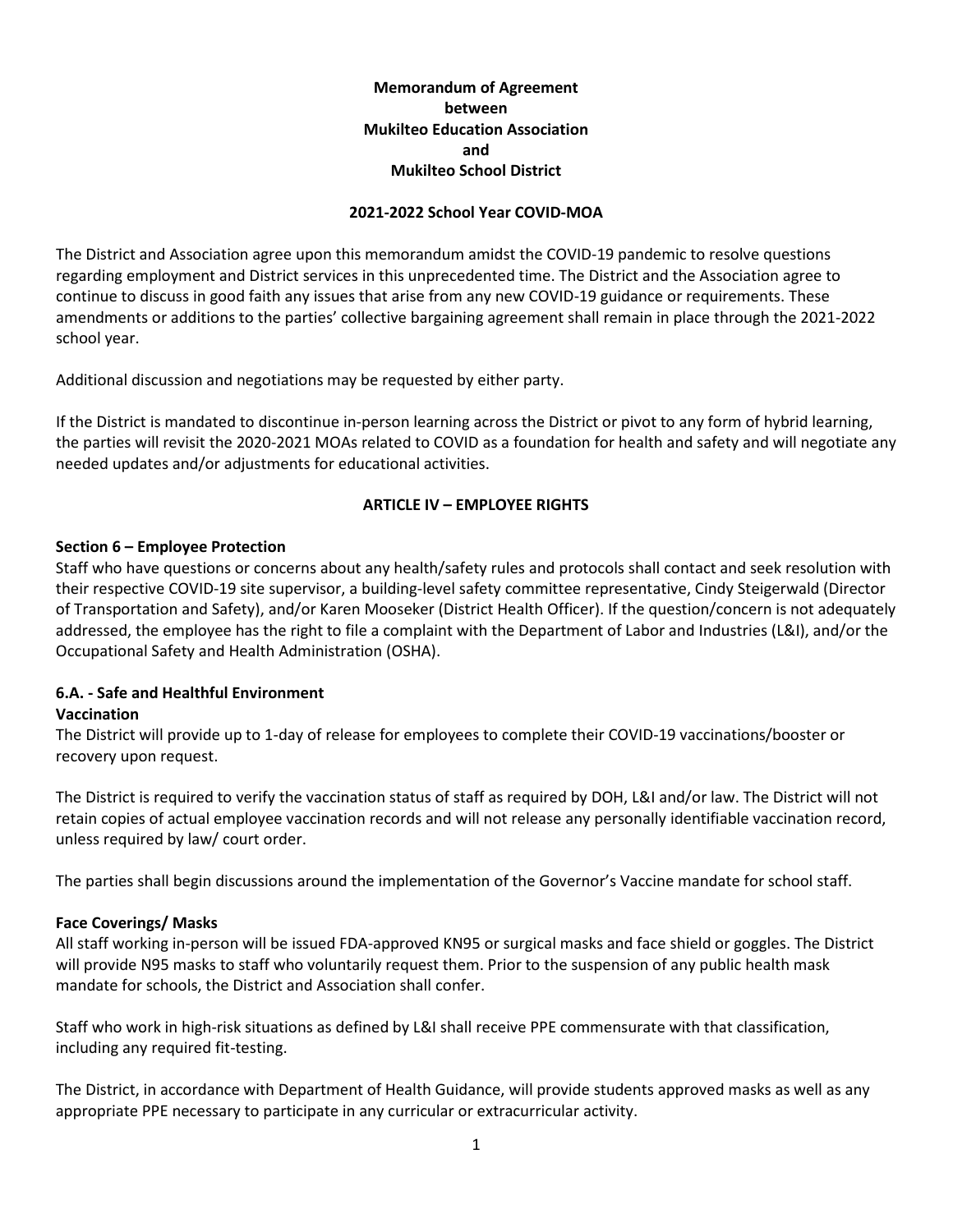## **Testing**

The District will create a diagnostic COVID-19 testing program as recommended by the DOH for both students and staff. The District will provide screening testing as required for high-contact indoor sports. The District will share its plans with the Association for screening testing of students and staff.

The parties agree to confer to mitigate any workload issues that arise from this testing program.

The District is responsible for all costs related to testing and testing shall be provided free to students and staff. In some cases, the District may ask employees to seek reimbursement from their individual insurance provider, provided there is not any out-of-pocket cost to the employee.

## **Physical Distancing**

All indoor classrooms/teaching spaces will be appropriately arranged to allow for a minimum of 3-feet of physical distancing for students and 6-feet of physical distancing for staff. The District will report to the Association a list of classrooms by building that are not able to maintain 3-feet of distance between students within the contractual cap of that class. The District will report to the Association it's safety mitigation strategies in these classrooms.

The District will ensure that lunchrooms are set-up to the maximum amount of physical distancing as possible. In addition, the District will ensure that all schools have clear entry and exit procedures. The District will assist schools in establishing lunch schedules that maximize cohorting and ensures students are seated predictably as to allow for easy contact tracing. The District will provide additional resources, which may include staffing, to elementary schools that lack a multi-purpose room (second large space) to creatively address the needs of both displaced programs and to address lunch space concerns. The building principal, with support of the District, shall collaborate with any staff whose teaching space is impacted by any changes to building schedules (e.g. lunch, etc.) and work to mitigate the impacts on effected programs and staff. The parties agree to continue working in good faith to address concerns and mitigation measures around snacks, meals, and recess.

The District will provide all ESAs and other employees workspace(s) that allow them to carry out their duties in accordance with L&I and DOH guidelines. To address concerns about individual workspaces, facilities representatives will be available upon request for consultation and resolution.

#### **Ventilation**

The District will utilize guidance by ASHRAE to evaluate and adjust HVAC systems to provide appropriate air circulation and filtration for the planned occupancy and building use.

The District will maximize air exchanges per hour within each school according to system capacity and outdoor weather conditions. In the event of an unhealthy air quality (e.g. wildfire smoke), the District will notify the Association of its plans to implement guidance issued specifically for that situation.

The District will report to employees at the beginning of the year all changes made to the ventilation system to date. The District has a work order system for ventilation concerns. This process will be shared with employees.

The District will ensure appropriate safety mitigation measures are in place for health rooms, care rooms, and common office spaces. To address concerns about ventilation in workspaces, facilities representatives will be available upon request for consultation and resolution.

#### **MSD Operations Guide**

All staff shall adhere to the health and safety measures in the staff MSD In-Person Operations Guide. The District shall maintain and update an Operations Guide for employee reference and guidance through the 2021-2022 school year.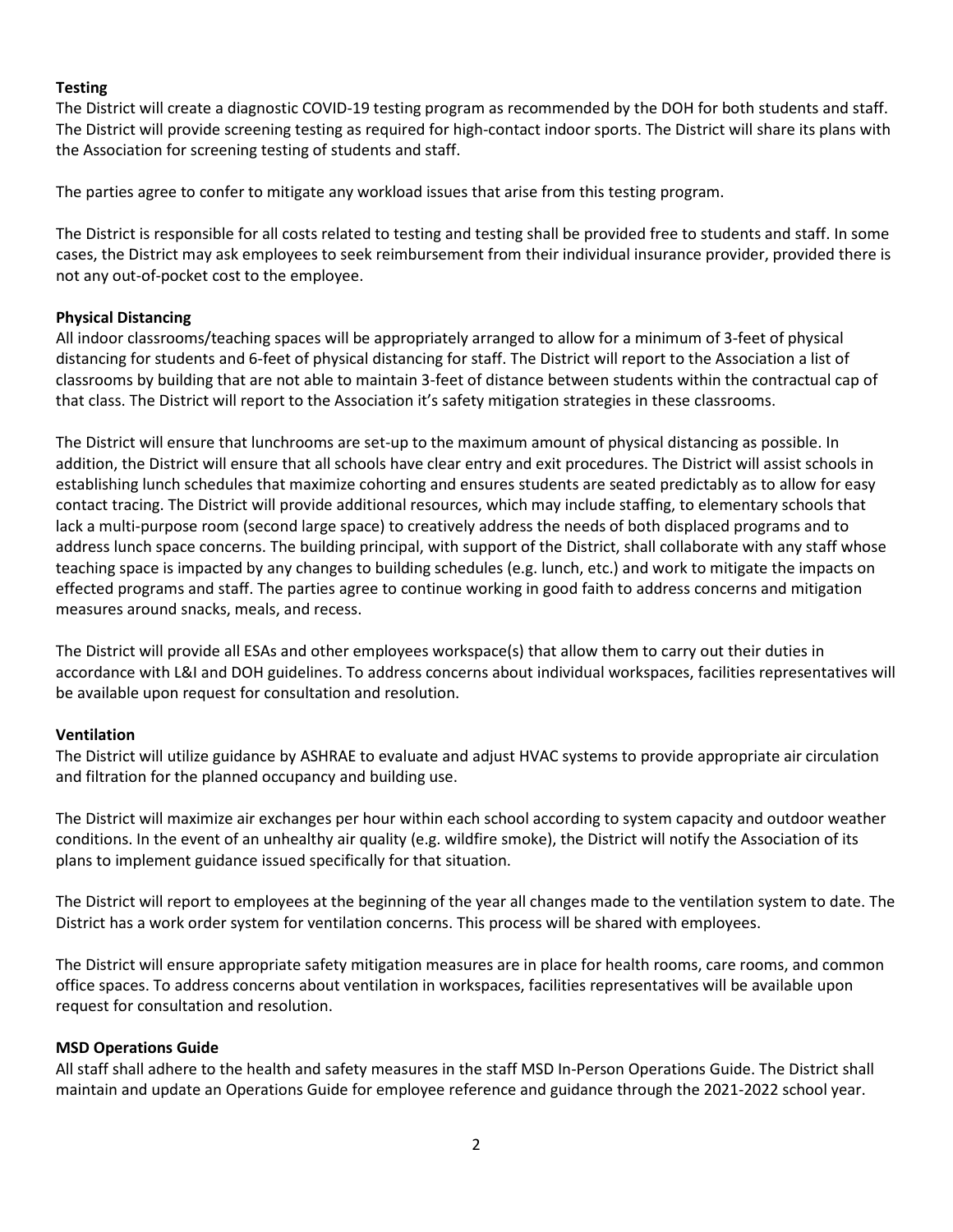The District agrees to confer with and/or seek input from the Association prior to making any substantive changes to the Guide. The Association may bargain potential impacts of such changes.

## **Contact Tracing**

The District will facilitate contact tracing as recommended by the department of health. The District will ensure that the operations of schools, with regards to student movement and physical distancing, are conducted in a way that ensures contact tracing of students is possible. This could include encouraging seating charts, using movement markers, and ensuring that students reduce the time they are in close contact with others. The District and Association will confer on employee workload related to contact and reporting requirements.

## **6.B. - Industrial Insurance and (L&I) Benefits**

- 1. Employees have the right to [file a safety complaint with L&I](https://lni.wa.gov/workers-rights/workplace-complaints/safety-complaints) (the Department of Labor and Industries). The District shall not discriminate or retaliate against an employee who files such a complaint. Employees that experience retaliation or discrimination for exercising this right may complete a[n L&I discrimination complaint form.](https://lni.wa.gov/workers-rights/workplace-complaints/discrimination-in-the-workplace)
- 2. Employees have the right to file a [safety and health complaint with OSHA](https://www.osha.gov/workers/file-complaint) (Occupational Safety and Health Administration). The District shall not discriminate or retaliate against an employee who files such a complaint. Employees that experience retaliation or discrimination for exercising this right may [file an OSHA whistleblower](https://www.osha.gov/whistleblower/WBComplaint.html)  [complaint.](https://www.osha.gov/whistleblower/WBComplaint.html)

## **Section 8 – Student Discipline**

The District shall, prior to each school year, require that each building principal and the teaching staff shall meet to collaboratively review, revise, and/or develop building discipline expectations and enforcement of those expectations, including application to special education students. Building discipline expectations shall include an immediate response plan for emergencies that may occur in the building or on the playground, as well as a written procedure for student discipline referrals when the principal is not available. Building discipline expectations must include recommended appropriate consequences for students who do not comply with the expectations of COVID-19. Building principals shall provide a copy of the discipline plan developed by the building to each employee by September 30.

#### **Building-level Safety Committee**

The COVID-19 supervisor or existing building safety contact at each school/worksite shall ensure the building safety committee meets regularly to review safety and health concerns, assist in correction of identified unsafe conditions or practices, and recommend improvements where needed. Agenda and minutes of the committee's meetings shall be sent to all staff. The number of employee-elected members must equal or exceed the number of employer-selected members. Names of all safety committee members shall be posted on building safety bulletin boards. Building safety committees may refer questions/concerns to the District Safety Committee.

For the 2021-2022 school year, certificated staff members that serve on this committee shall be compensated at per diem.

#### **Building COVID-19 plans**

Each building shall have a COVID-19 building plan that thoroughly attends to the physical safety and health of staff and students in alignment with the District's Operations Guide and Department of Health guidance. The plan shall define the personnel designated that will staff and implement various procedures. These plans shall be presented to staff to allow for understanding, and if necessary, further refinement.

#### **Section 11 – Assignment, Vacancies and Transfer: General Ed. And Special Ed. Teachers**

#### **Pre K – 8 Online Learning Program**

Teachers may wish to transfer into the online learning program for grades Pre-K through 8<sup>th</sup> grade. The District and Association agree to the following criteria for filling positions in the Pre K – 8 online learning program: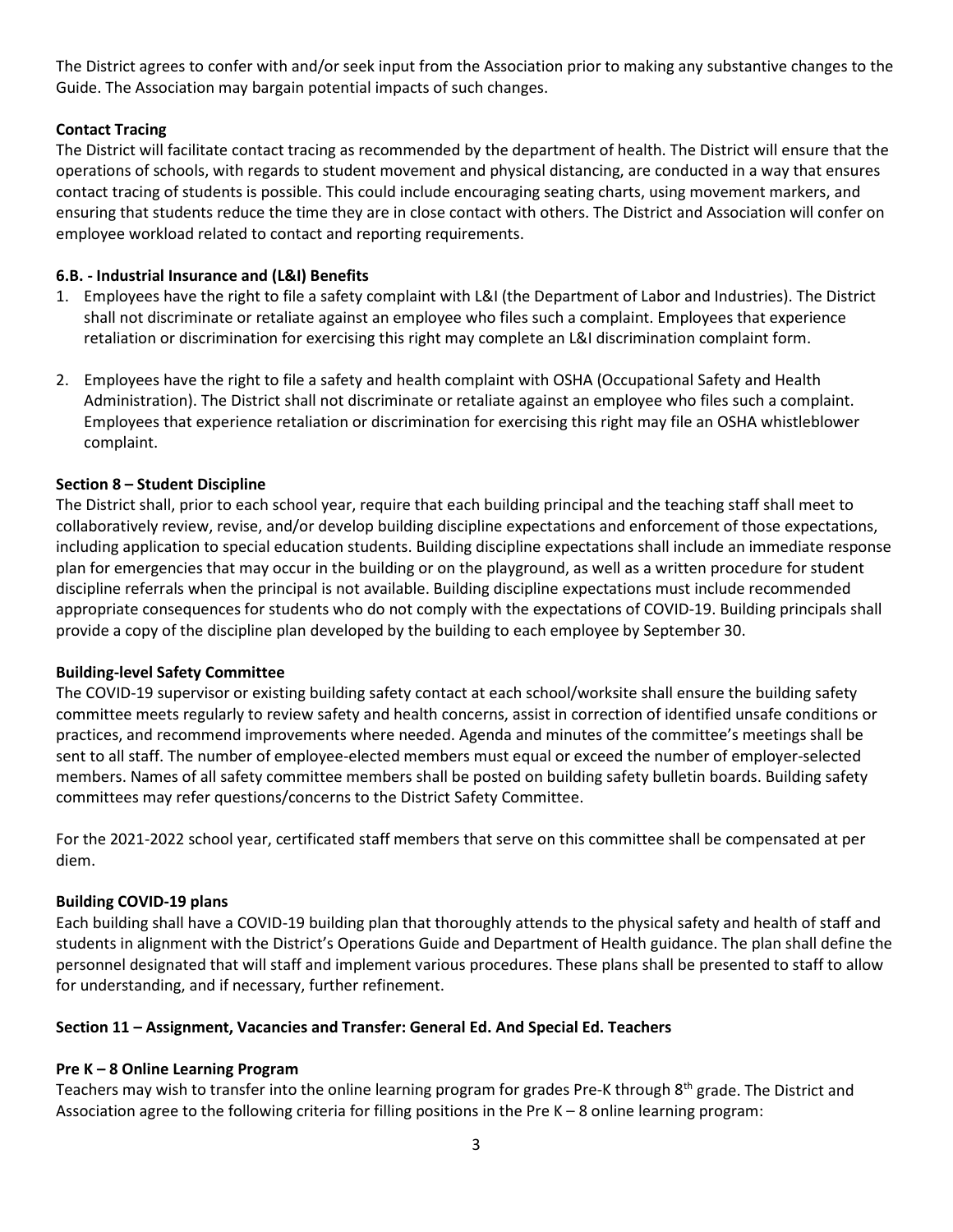- 1. Teachers who have submitted documentation to HR for an accommodation for remote work.
- 2. Priority will be given to keep teachers in the same grade band/content as online openings, as well as teachers in buildings at grade levels that are overstaffed to reduce staffing disruptions.
- 3. Within those grade bands, seniority shall apply, as outlined in Article IV, Section 11.8.

This is a one-year program. At the conclusion of the 2021-2022 school year, all staff will return to their original positions and would be subject to normal staffing considerations for the 2022-2023 school year. If a staff member who is subject to involuntary transfer as a result of the preK - 8 online program and elects to take a virtual assignment, this will be treated as an involuntary transfer and will be afforded all contractual protections as outlined in Article IV, Section 11.G.

#### **MVA (Mukilteo Virtual Academy)**

This program is subject to all normal staffing considerations, except there will be no involuntary transfers from in-person assignments to distance-learning assignments.

## **ARTICLE VI - LEAVES**

#### **Section 1 – Illness, Injury and Emergency Leave**

**1.A.7** Teachers in any remote assignment may use their leave in hourly, half-day, or full day increments. Leave in hourly increments will be rounded up to the nearest hour.

#### **District COVID-19 Leave**

Should an employee need to isolate or quarantine for a COVID related reason, they will be provided with paid District COVID-19 leave for up to three (3) days per incident. After three days, the employee may apply for workers compensation through Labor and Industries (L&I). L&I makes a presumption that any infectious or contagious diseases that are transmitted through respiratory droplets or aerosols, or through contact with contaminated surfaces was contracted at work unless there is a preponderance of evidence that it was not possible (the individual was on vacation or working remotely).

The District will deposit 800 hours into the existing Shared Leave Bank created by the MOA, "Insurance Benefits September 1, 2019 – December 31, 2019". Current implementation of Leave Sharing will continue with the addition of the ability to use sick leave in accordance with RCW41.04.665 (1)(f)(i) and for school/childcare closure. Consistent with the proclamation 20-05, issued February 29, 2020, by the governor declaring a state of emergency in Washington. The ability to use sick leave for COVID-19 related events will expire with the expiration of proclamation 20-05.

#### **High Risk Employees/High Risk Family Member**

Any employee who is deemed at "high risk" for COVID-19 will have access to all available leave. This is defined as a person who is at an age or has an underlying health condition that puts them at high risk of contracting a severe illness (as defined by Centers for Disease Control) from an infectious or contagious disease that is the subject of the public health emergency; AND has obtained a recommendation from a medical provider for removal from the workforce due to their high risk of contracting a severe illness.

#### **PFML**

Employees may have access to Washington State Paid Family Medical Leave (PFML). Employees may supplement the amount they receive from PFML using their paid sick leave, up to their normal earnings, provided they have paid leave available.

#### **ARTICLE VIII – OTHER TERMS AND CONDITIONS OF EMPLOYMENT**

#### **Section 1 – Employee Work Year**

#### **Elementary Engagement Conferences**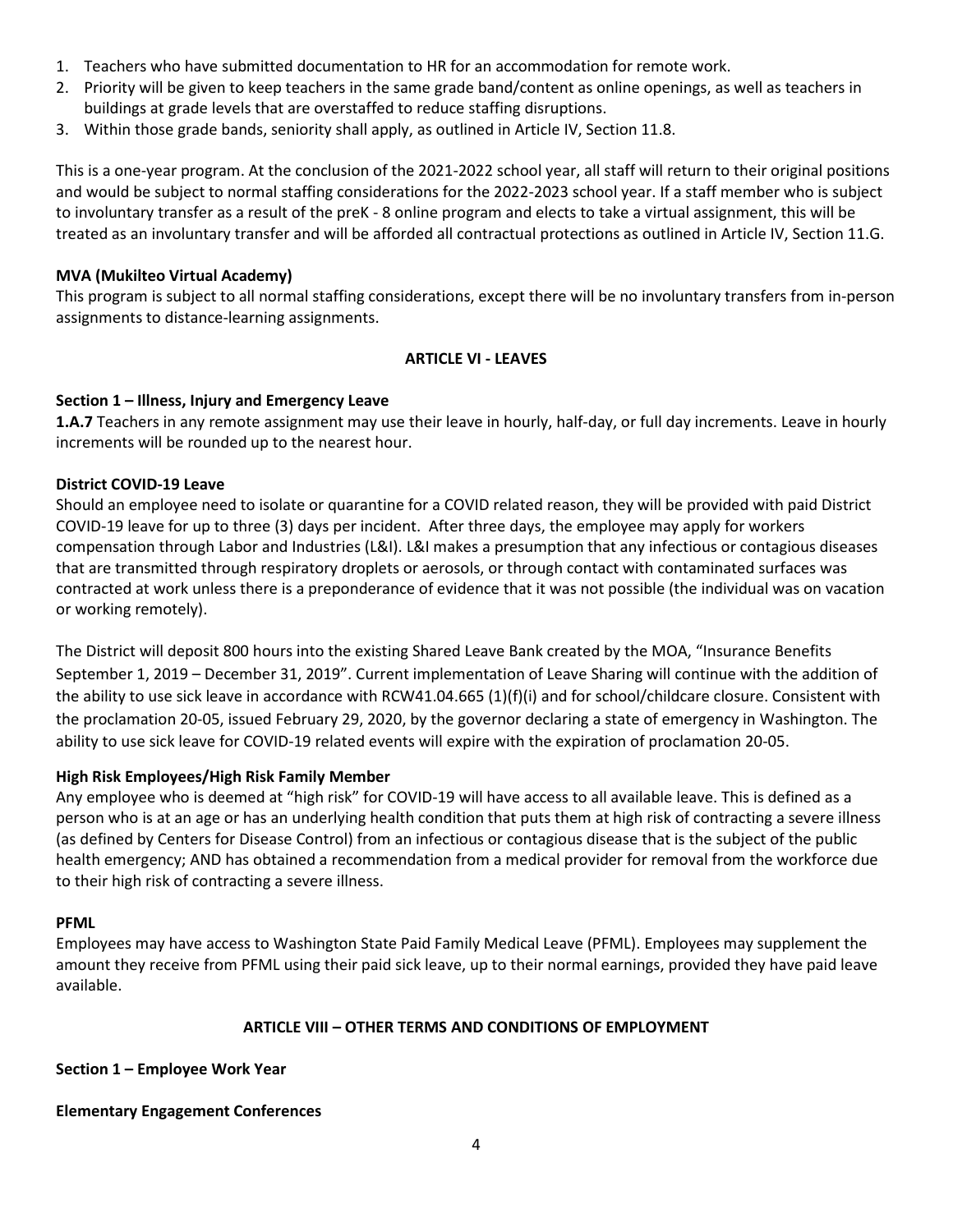To build relationships with students/families, for the first two days elementary staff will conduct conferences with families. The District will ensure employees are assisted in scheduling conferences, and that conference scheduling will take place during building-directed time. Meetings that occur in person must follow all health and safety guidelines and take place in well-ventilated spaces. Online options for meetings should be offered proactively to alleviate any health or safety concerns. Any teacher who chooses to hold parent conferences outside the workday hours due to class size or family needs shall be paid at per diem up to 3 hours. The District and Association will confer on any implementation challenges**.**

# **MVA**

MVA will utilize a modified 6-period day, with a maximum of 3 live classes on Monday, Tuesday, Wednesday, and Thursday. Fridays shall be asynchronous for MVA students. In addition to all normal contractual protections around time, MVA teachers will be guaranteed 90-minutes of daily plan time, in no less than 30-minute increments.

MVA teachers will work with their administrators to agree to a schedule for Fridays. This schedule shall be submitted to the Association for review and must ensure all contractual time obligations are met, including 90-minutes of plan time.

# **Online Learning Pre K – 8 Work Day**

The District will assist in creating asynchronous content for teachers so they can focus on live instruction.

The elementary and middle school online schedules for Monday through Thursday must ensure that the employee has 90-minutes of daily plan time, and 45-minutes on Fridays, 30-minutes duty free lunch, 30-minutes before and after school "WAC time," and guarantees all other contractual protections and obligations.

Employees may choose to incorporate movement/recess class breaks.

The parties agree that Learning Improvement Time (LIT) allocation shall be consistent with the employee and building/District breakdown as outlined in Appendix I and consistent with Article VIII, Section 2.A. Except, for the online middle school program, LIT time shall be 75-minutes at the end of the day.

# **Section 4 - Class Size and Work Loads**

# **MVA- Class Size Cap**

The maximum number of students assigned to any class section shall be 27 in MVA. The maximum instructional load for MVA per teacher is 162, based on teaching six- periods. The maximum number of students per section shall be 28 in MVA for no more than 15 school days from the beginning of the trimester or semester. No instructional load shall remain at 166 for a period of more than 15 school days from the beginning of the school year.

# **MVA- Overload**

For MVA Following 10 consecutive school days from the beginning of the school year, relief provisions are applied as follows:

- (i.) 151 students shall receive the equivalent of one (1) hour of paraeducator time in the form of overload compensation per day at the paraeducator hourly rate for the previous year.
- (ii.) 155 students shall receive the equivalent of two (2) hours of paraeducator time in the form of overload compensation per day at the paraeducator hourly rate for the previous year.
- (iii.) 160 students shall receive the equivalent of three (3) hours of paraeducator time in the form of overload compensation per day at the paraeducator hourly rate for the previous year.

# **Whole class/ Whole school closure**

When a classroom or a school is required to move to distance learning due to a COVID-19 exposure or outbreak, students will participate in the first school day of the quarantine asynchronously. After the first day, teachers will provide remote work to their students as appropriate and as professional responsibility dictates.